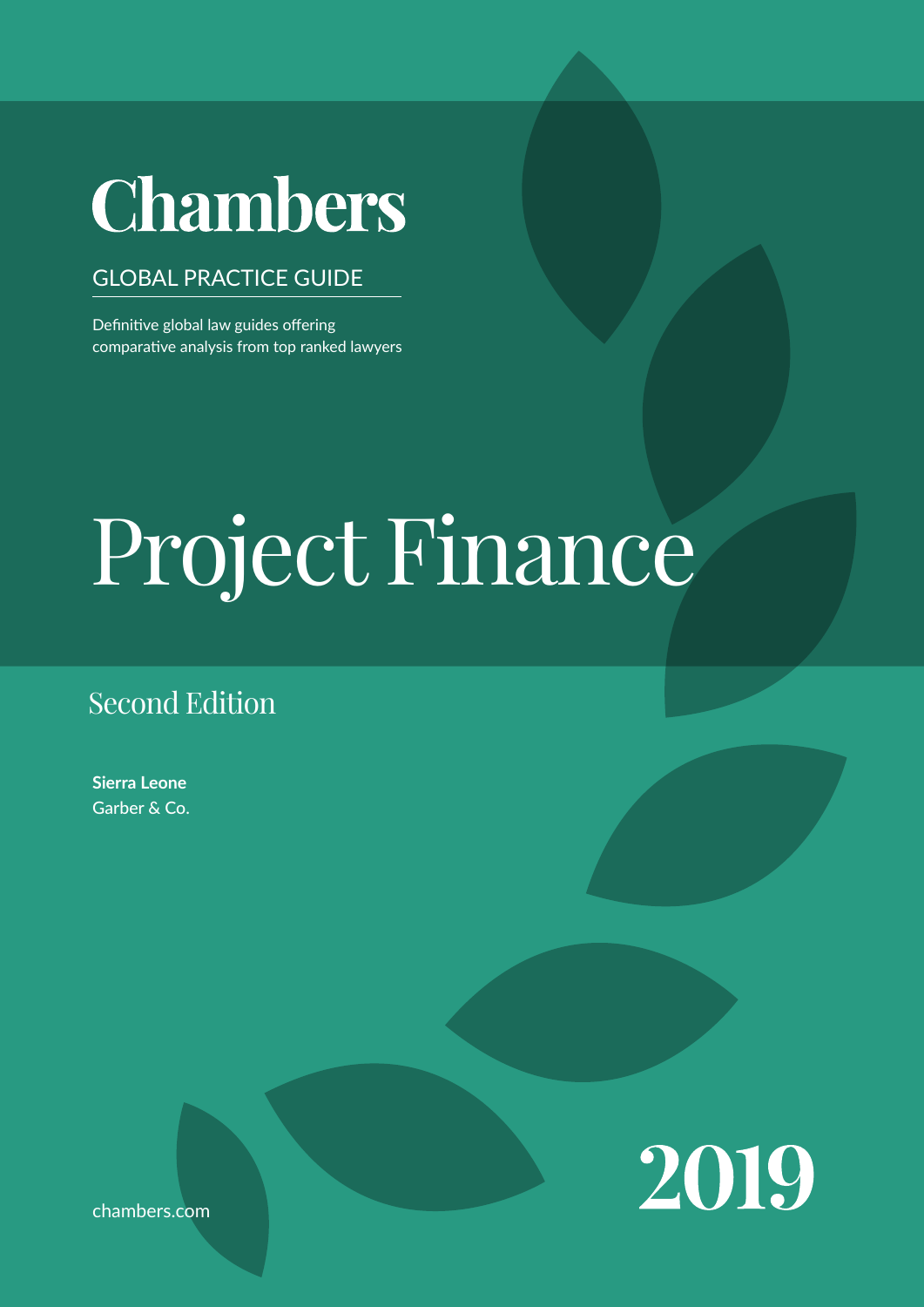# <span id="page-1-0"></span>Law and Practice

*Contributed by Garber & Co.*

# **Contents**

|     | 1. Project Finance Panorama                 | p.4 |
|-----|---------------------------------------------|-----|
| 1.1 | Recent Trends and Development               | p.4 |
| 1.2 | Sponsors and Lenders                        | p.4 |
| 1.3 | Public-Private Partnership Transactions     | p.4 |
| 1.4 | Structuring the Deal                        | p.4 |
|     | 2. Guarantees and Security                  | p.4 |
| 2.1 | Assets Available as Collateral to Lenders   | p.4 |
| 2.2 | Charges or Interest over All Present and    |     |
|     | Future Assets of a Company                  | p.4 |
| 2.3 | Registering Collateral Security Interests   | p.5 |
| 2.4 | Granting a Valid Security Interest          | p.5 |
| 2.5 | Restrictions on the Grant of Security or    |     |
|     | Guarantees                                  | p.5 |
| 2.6 | Absence of Other Liens                      | p.5 |
| 2.7 | Releasing Forms of Security                 | p.5 |
|     | 3. Enforcement                              | p.5 |
| 3.1 | Enforcement of Collateral by Secured Lender | p.5 |
| 3.2 | Foreign Law                                 | p.5 |
| 3.3 | Judgments of Foreign Courts                 | p.5 |
| 3.4 | A Foreign Lender's Ability to Enforce       | p.6 |
|     | 4. Foreign Investment                       | p.6 |
| 4.1 | Restrictions on Foreign Lenders Granting    |     |
|     | Loans                                       | p.6 |
| 4.2 | Restrictions on the Granting of Security or |     |
|     | Guarantees to Foreign Lenders               | p.6 |
| 4.3 | Foreign Investment Regime                   | p.6 |
| 4.4 | Restrictions on Payments Abroad or          |     |
|     | Repatriation of Capital                     | p.6 |
| 4.5 | Offshore Foreign Currency Accounts          | p.6 |

|        | 5. Structuring and Documentation Considerations  | p.7  |
|--------|--------------------------------------------------|------|
| 5.1    | Registering or Filing Financing of Project       |      |
|        | Agreements                                       | p.7  |
| 5.2    | Licence Requirements                             | p.7  |
| 5.3    | <b>Agent and Trust Concepts</b>                  | p.7  |
| 5.4    | Competing Security Interests                     | p.7  |
| 5.5    | Local Law Requirements                           | p.7  |
|        | 6. Bankruptcy and Insolvency                     | p.7  |
| 6.1    | <b>Company Reorganisation Procedures</b>         | p.7  |
| 6.2    | <b>Impact of Insolvency Process</b>              | p.8  |
| 6.3    | Priority of Creditors                            | p.8  |
| 6.4    | <b>Risk Areas for Lenders</b>                    | p.9  |
| 6.5    | Entities Excluded from Bankruptcy Proceedingsp.9 |      |
|        | 7. Insurance                                     | p.9  |
| 7.1    | Restrictions, Controls, Fees and/or Taxes on     |      |
|        | <b>Insurance Policies</b>                        | p.9  |
| 7.2    | Foreign Creditors                                | p.9  |
| 8. Tax |                                                  | p.9  |
| 8.1    | Withholding Tax                                  | p.9  |
| 8.2    | Other Taxes, Duties, Charges                     | p.9  |
| 8.3    | Limits to the Amount of Interest Charged         | p.9  |
|        | 9. Applicable Law                                | p.9  |
| 9.1    | Project Agreements                               | p.9  |
| 9.2    | <b>Financing Agreements</b>                      | p.9  |
| 9.3    | Domestic Laws                                    | p.10 |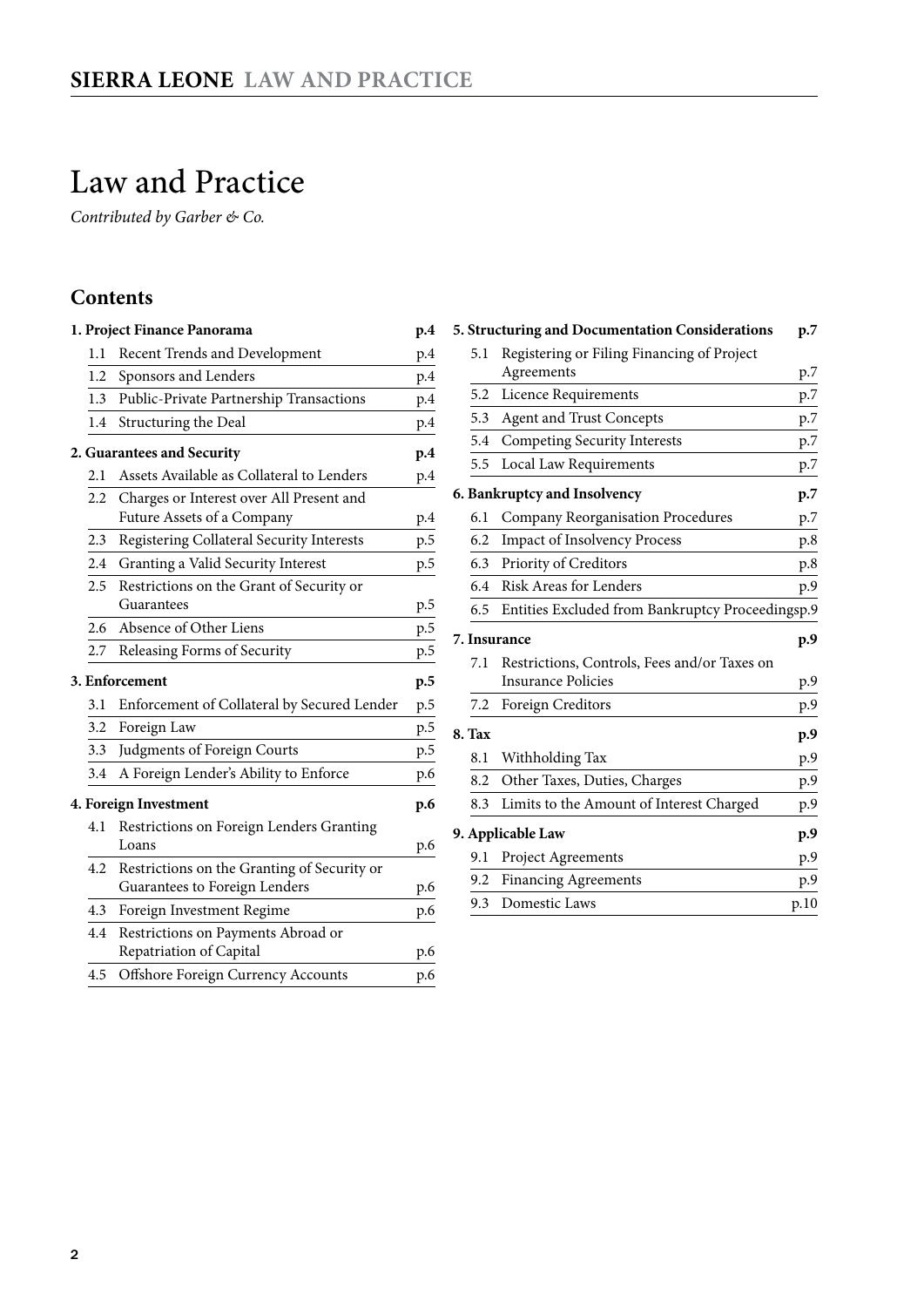Garber & Co. was founded in 1972 and was known at that time as Ijesha Chambers. Upon the death of its founder, Manilius R.O. Garber, in 1989, his son, Maurice R.O. Garber returned home from New York where he was practising as an attorney to continue his practice and re-named the chambers Garber & Co. Partners are admitted to diverse jurisdictions in the UK, the USA and the Caribbean and are all licensed solicitors of the Law Society of England & Wales. Practice areas comprise civil and commercial matters and the firm specialises in all aspects of international commercial law. Of primary importance is the provision of ethical, competent, timely, reliable and seasoned legal advice and assistance to all our clients. Garber & Co has handled sophisticated project finance transactions including

# **Author**



**Maurice Garber** is the senior partner and founder of the law firm of Garber & Co. He qualified as an English barrister in 1986, relocated to the United States and was admitted as an attorney of the State of New York in 1988 and a barrister &

solicitor of the High Court of Sierra Leone in 1989. He was also admitted to the Bar of the Judicature of Jamaica, West Indies in 1992. Mr. Garber serves as City Solicitor to the Freetown City Council and is the retained lawyer for numerous clients including banks, manufacturers, insurance companies and other national and international clients. He also serves as a legal consultant to the African Development Bank, the World Bank, the International Finance Corporation, Afreximbank and several other multinational institutions and international conglomerates. Mr. Garber specialises in commercial transactions and routinely acts as solicitor on project finance transactions for clients including Afreximbank, First Bank UK, and the Islamic Development Bank. He holds a Masters' degree in international trade and maritime law from the University of London and is experienced in drafting and reviewing loan and finance instruments, employment matters, PPA's, procurement contracts and the provision of legal opinions on complex commercial transactions and corporate issues. He is a Fellow of the Chartered Institute of Arbitration, United Kingdom. He has represented the Sierra Leone Chamber of Commerce and the Ministry of Trade & Industry on numerous conferences within the West African region and he maintains close ties with other law firms in Nigeria, Ghana, the United Kingdom and the United States.

representing First Bank (UK) Ltd and Afreximbank in the USD40 million construction of the Cape Sierra Hilton Hotel. We reviewed and participated in all legal aspects of the project in collaboration with international counsel and have embarked upon and been consulted on subsequent collateral refinancing transactions emanating from this project. Garber & Co also represented Caterpillar USA in meeting its due diligence requirements for the supply of USD18 million worth of earth moving equipment to an independent contractor in Sierra Leone servicing the mining sector. We have a proven track record in handling large project finance and infrastructure transactions and conducting the required due diligence needed for the consummation of such transactions and infrastructure projects.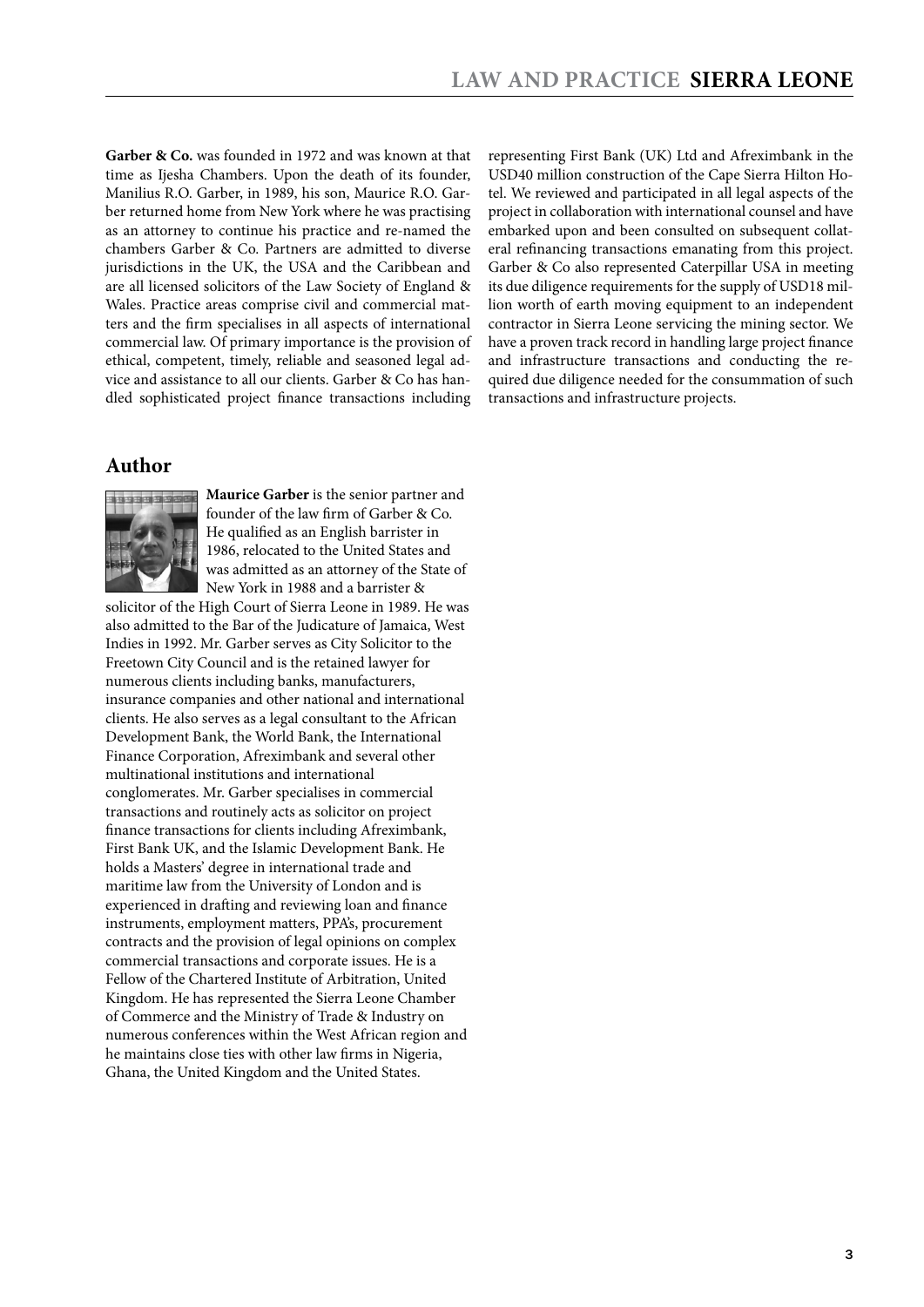# <span id="page-3-0"></span>**1. Project Finance Panorama**

#### **1.1 Recent Trends and Development**

Project finance in Sierra Leone is predominantly focused on government sponsored project initiatives: construction of roads and highways, power and telecommunications infrastructure, and the infrastructure needs of the mining sector. A notable recent example, on which our firm advised, was the proposed conduction of the Bumbuna 2 hydroelectric dam in Sierra Leone, projected to provide about 240MW of power. Other related power projects include the construction of high density power grids for the West African Power Pool, which will provide power lines from Cote d'Ivoire, though Liberia and Sierra Leone to Guinea.

One interesting mega-project that the Government of Sierra Leone is thinking of embarking upon is the construction of the Lungi Bridge which would link the Lungi Airport to the mainland capital, Freetown. The bridge, which should span about 8 km, is estimated to cost about USD1.8 billion and will be commissioned as a BOT project. European and Chinese firms have already expressed some interest in the project. As the prices of metals and minerals rise, we should expect more projects to be developed and implemented, usually on a public–private partnership (PPP) basis.

#### **1.2 Sponsors and Lenders**

Most projects are conceived either by the Government or by players in the mining and telecommunications industries. The sponsors are usually development banks such as the International Finance Corporation (IFC), the African Development Bank, DIFID and the Islamic Development Bank; an amalgamation of traditional development banks and investment fund managers; or the investment arms of the larger commercial banks such as Standard Chartered bank, FBN Bank UK or Nedbank South Africa.

#### **1.3 Public-Private Partnership Transactions**

Public-private partnerships (PPPs) in Sierra Leone are subject to the Public Private Partnership Act 2014 which provides detailed guidelines on how PPPs should be conducted. It makes provisions for the contents of the PPP agreement, the type and nature of security interests, responsibility of the public institution/government, assignment of the PPP contract, cabinet approval of PPPs, competitive bidding, termination and compensation of the PPP contracts, and dispute settlement options.

There are no restrictions, as such, on embarking upon PPPs save that all PPPs are subject to oversight from the Public Private Partnerships Unit, which is a statutory body created under the PPP 2014 Act that oversees all PPPs and is housed in the Office of the President. Further, all PPPs must receive cabinet approval, and in some cases parliamentary approval, before they can take effect and are legally binding upon all parties.

#### **1.4 Structuring the Deal**

The deal is normally envisaged either by the public authority based upon its needs assessment or by the private sector participant. It is very important to identify the most appropriate ministry to partner with so that that ministry will take control and spearhead the process of getting the necessary approvals and supplying the relevant documentation needed to actualise the deal.

Funding can be secured through a variety of mechanisms: through the private sector, from a development bank, from a loan from the World Bank or a similar institution, fully funded by the private sector participant or via a government backed guarantee. The latter is difficult to secure given the Government's concern for, and goal to minimise, its debt profile. Consequently, the Government looks more favourably upon PPPs where there is little financial exposure on its part, such as BOTs, concession agreements, or self-financed deals put together by the private sector in which the government contribution takes the form of land; technical assistance; or the granting of a concession, mining rights or other tangible or intangible interests.

#### **2. Guarantees and Security**

#### **2.1 Assets Available as Collateral to Lenders**

Assets available to lenders are varied and may take the form of the PPP agreement itself; a concession agreement; land and mining/property rights; the income stream/receivables; machinery and equipment; shares in the company set up to run the PPP known as a special purpose vehicle (SPV); guarantees given by the government/private parties; or even an insurance-backed guarantee, export guarantee or other financial instrument provided by the financially buoyant third party.

The charges, debentures, finance instruments and pledges on the loan documents are signed by the appropriate parties These are generally registered either with the Corporate Affairs Commission, if the grant emanates from a company such as the SPV, or with the Office of the Registrar General, if the asset involves real property, or with both entities where it is a hybrid or basket of various securities being pledged as collateral for the loan/financing.

#### **2.2 Charges or Interest over All Present and Future Assets of a Company**

The laws of Sierra Leone which, in this regard, are based on general English common law company principles provide for the registration of fixed and floating charges over the assets of a company. Note that with almost all PPPs, incorporation of a local company or the registration of the foreign company in Sierra Leone is mandatory so that one can take advantage of the laws of Sierra Leone.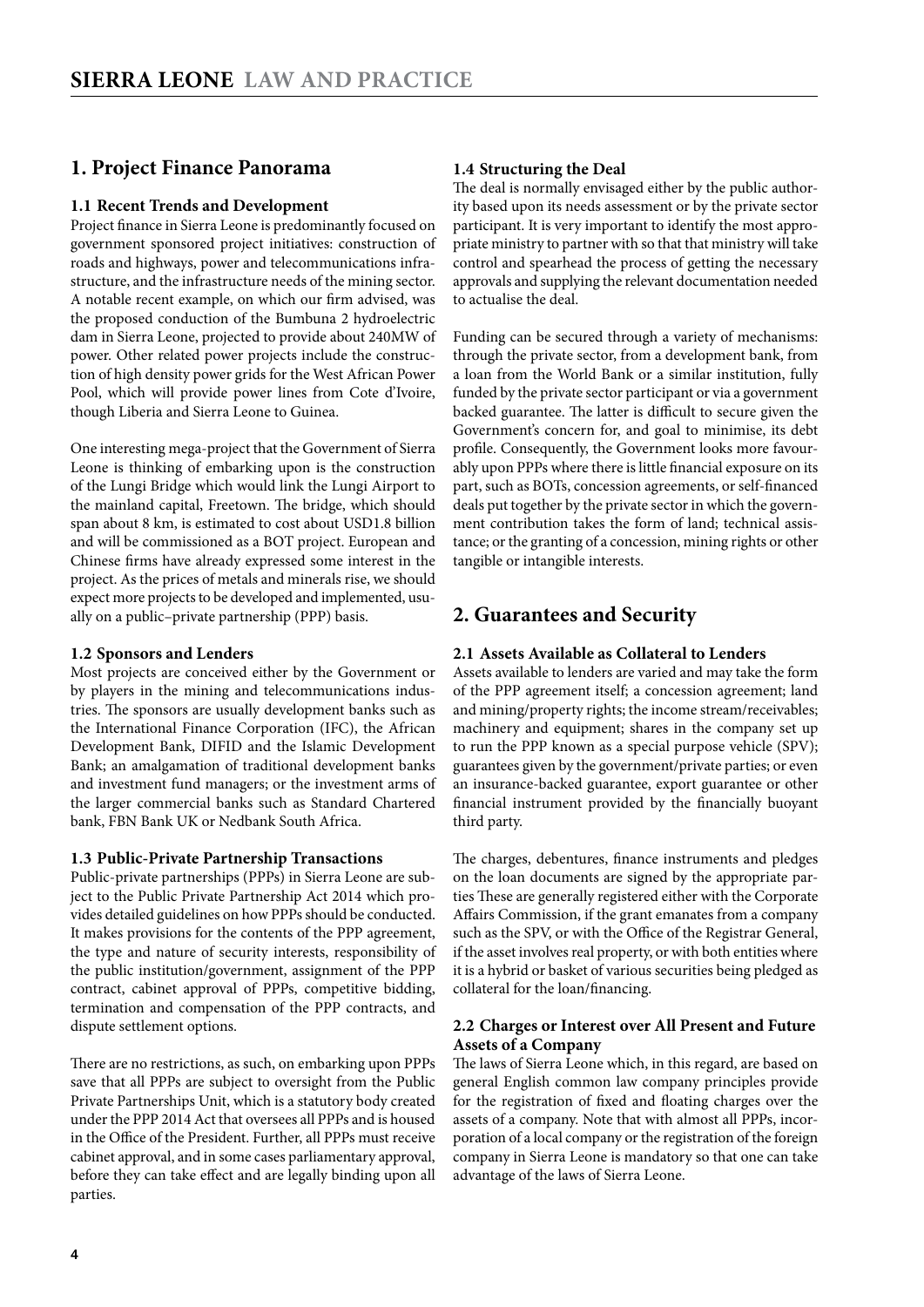<span id="page-4-0"></span>The registration of a floating charge over assets is governed by Section 150 of the Companies Act 2009 which defines a floating charge as "an equitable charge over the whole or a specified part of the company's undertaking and assets including cash and uncalled capital of the company both present and future, but the charge shall not preclude the company from dealing with such assets until  $(a)$  the security becomes enforceable and the holder thereof, pursuant to a power in that behalf in the debenture or the deed securing the debenture appoints a receiver or manager or enters into possession of the assets; (b) the court appoints a receiver or manager of the assets on the application of the holder or (c) the company goes into liquidation."

#### **2.3 Registering Collateral Security Interests**

There are costs associated with registration of such securities, usually 1% of the value or a sliding scale percentage of the value of the security. There will also be legal fees for the preparation of the security instrument by local solicitors and other miscellaneous expenses such as notarisation and the replication of copies of the instrument.

#### **2.4 Granting a Valid Security Interest**

When dealing with a floating charge, a general description of the type of collateral is sufficient but the description should be accurate and sufficient to allow a court or the security trustee to easily be able to identify the asset concerned. This means that there is no harm in providing a general description, or a description with specificity, of the collateral subject to a floating charge where possible.

#### **2.5 Restrictions on the Grant of Security or Guarantees**

The lender must ensure that the necessary approvals have been obtained for the grant of the security interest or guarantee. If the Government is involved, the security instrument must be signed by the appropriate minister overseeing that industry and if it involves a government asset, it may also require the signature and approval of the Attorney General and the Minister of Finance. A government issued security or bank guarantee may, depending upon its value, also require parliamentary approval.

#### **2.6 Absence of Other Liens**

Normally, a search with be done in the registry of the Corporate Affairs Commission or the Office of the Registrar General. Liens are registered and an unregistered security instrument is unenforceable against a registered interest that took without notice of the unregistered interest. Indeed, the Registration of Instruments Act renders the unregistered interest void as against subsequent lien holders who register their interest.

#### **2.7 Releasing Forms of Security**

Security instruments are normally released by the filing of a discharge, satisfaction or release of the encumbrance as

reflected in a properly prepared and signed document to that effect.

# **3. Enforcement**

#### **3.1 Enforcement of Collateral by Secured Lender**

A secured lender can enforce its collateral where there has been a material breach of contract, breach of covenant, material misrepresentation, cross default where there are multiple lenders, actual or threatened insolvency, illegality or unlawful conduct by the borrower, execution, levy or attachment of assets, repudiatory breach or any other ground giving rise to enforcement by the lender. Usually a notice of default must be given, which will normally be issued after a reasonable opportunity to cure the default has been provided to the defaulting party.

If the security is subject to a charge, the right of seizure or attachment may automatically arise, wherein the lender may take immediate possession of the asset. In some other circumstances, a court order or judicial intervention may be required to permit the lender to enforce the loan and recover the pledged asset. Note that where the asset is question is a government asset, the State Proceedings Act mandates a 90 days' notice of claim to be served upon the Attorney General before any court action can be instituted. Care must be taken to ensure that the asset is not subject to any other liens/encumbrances and has not been transferred sold to a third party.

#### **3.2 Foreign Law**

A foreign jurisdiction clause in a contact will be recognised and enforced by the Sierra Leone courts provided it is clearly drafted, has been agreed by the parties and there are no public policy reasons or other compelling reasons why it should be ignored. The clause may be discarded where the relative contractual bargaining positions of the parties were uneven or forum conveniens issues lean against utilising the foreign jurisdiction. For example, if the affected party may find it difficult to obtain legal redress in that foreign jurisdiction or to even participate in litigation or arbitration in that jurisdiction.

#### **3.3 Judgments of Foreign Courts**

Judgments made in foreign courts are enforceable in Sierra Leone, provided that the precise procedural and substantive legal requirements of Chapter 21 of the Foreign Judgments (Reciprocal Enforcement) Act are adhered to. The chapter defines "judgment" as a judgment or order of a court in any criminal or civil proceedings including an award in arbitration proceedings. Enforcement under Chapter 21 is based upon "substantial reciprocity" between the treatment of the foreign judgment in the Sierra Leone courts and the treatment of Sierra Leone judgments in that foreign jurisdiction.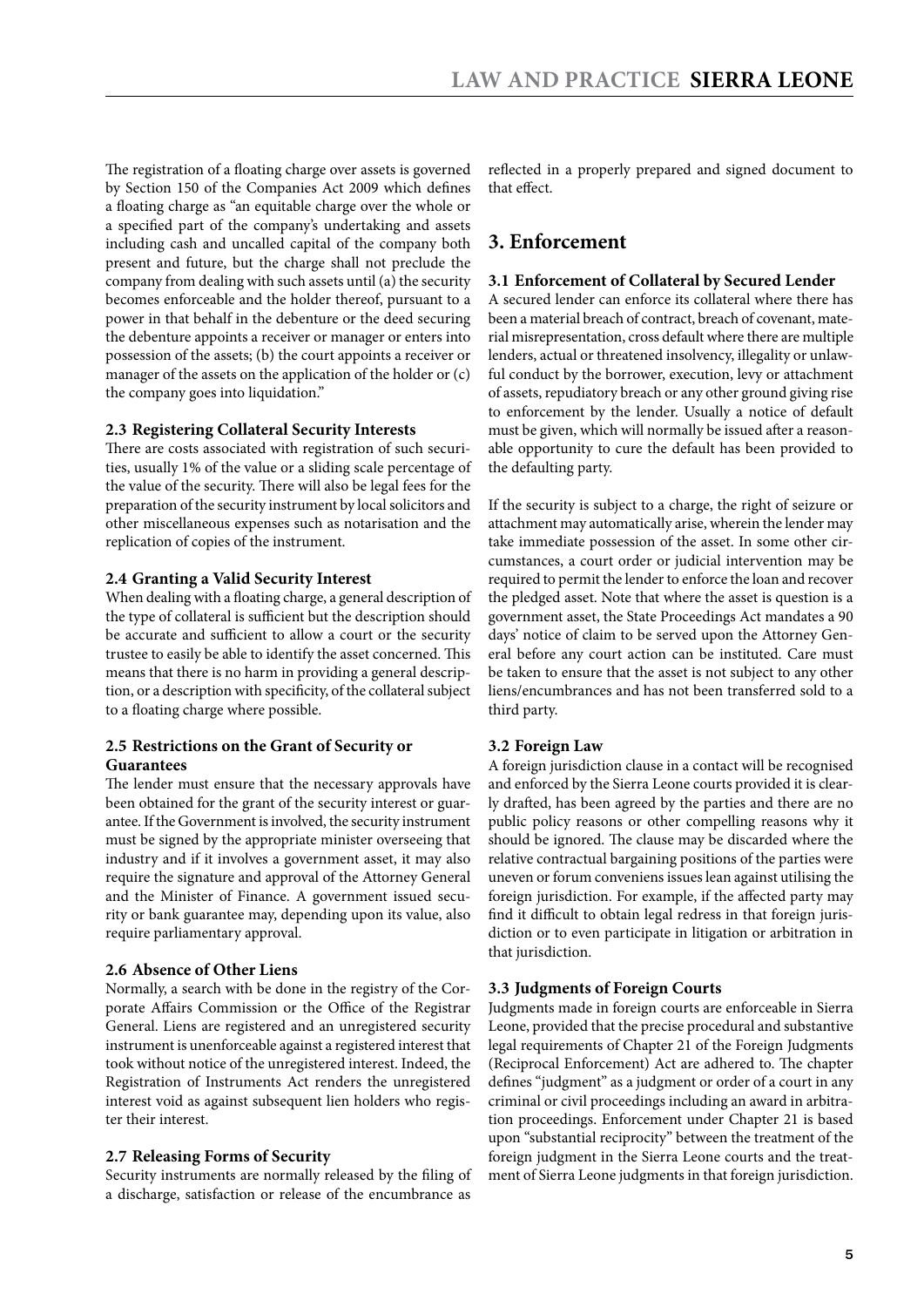<span id="page-5-0"></span>An anomaly exists in that the foreign countries that can take advantage of Chapter 21 are supposed to be found in an Order from the Minister identifying such countries. These countries are deemed to satisfy the substantial reciprocity test. To date, no such Order or list of designated countries exists. However, by virtue of Section 9(1) and (2) of Chapter 21, countries which can be described as "Her majesty's Dominions" can make use of Chapter 21 and it is thought that, using the mischief rule of interpretation, this should now encompass all former British colonies/Commonwealth countries.

Otherwise, the holder of the foreign judgment must bring an application under Order 16 of the High Court Rules which provides for a procedure whereby a plaintiff may bring a summary judgment application before the court on the premise that the defendant has no defence to the claim. In this case, the plaintiff will be exhibiting and relying upon the judgment or award of the foreign court or arbitral proceedings as res judicata. This is however a fresh action which is subject to the court's perception of the finality of the award, defences to the application and challenges to the validity of the judgment/award raised by the other party.

Aside from the above rules dealing with the enforcement of a foreign judgment, it should be noted that Sierra Leone is not a signatory to the New York Convention 1958 which would permit the reciprocal enforcement of arbitration awards granted in Sierra Leone in any other jurisdiction which is a co-signatory to the Convention. The Government of Sierra Leone is now considering the revamping and modernisation of its arbitration laws and becoming a signatory to the New York Convention.

#### **3.4 A Foreign Lender's Ability to Enforce**

It should be noted that a foreign lender must have a designated agent, or a local agent, or someone authorised to represent it via a power of attorney before a legal action can be instituted in the Sierra Leone courts. There is also a six-year statute of limitations for contractual matters which means that the action must have been commenced within six years of the accrual of the cause of action – usually the date of default.

## **4. Foreign Investment**

#### **4.1 Restrictions on Foreign Lenders Granting Loans**

Foreign lenders can give loans provided they are project based, isolated transactions and do not otherwise amount to the foreign lender operating a commercial bank in Sierra Leone; which would involve accepting deposits from the public and providing loans and other facilities in exchange. The loan agreement must, of course, be registered in Sierra

Leone if subject to Sierra Leonean law or abroad if subject to foreign law.

#### **4.2 Restrictions on the Granting of Security or Guarantees to Foreign Lenders**

The granting of securities to foreign lenders is not restricted or impeded, provided the decision is made in good faith and the proper documentation exists to show the pledge of assets. Note that where the foreign lender has to go to court to enforce the security, then it may need a local agent or SPV to bring the action on its behalf. It should further be noted that there are restrictions in Sierra Leonean land law as to the leasehold/freehold interest that a foreign entity can acquire on land in Sierra Leone. Usually, a foreign lender cannot acquire a freehold interest and a leasehold interest is usually restricted to a grant of 21 years plus an option to renew. Longer leasehold interest can be acquired but only if a formal waiver is granted by the Government or responsible ministry.

#### **4.3 Foreign Investment Regime**

The foreign investment regime in Sierra Leone is largely based upon project finance transactions, loans to Government, loans to commercial banks and other types of foreign direct investment. It may also take the form of new companies (SPVs) that are formed to embark upon trading, mining or infrastructure development and they tend to import into the county their equipment, machinery and other resources required to get the company up and running.

#### **4.4 Restrictions on Payments Abroad or Repatriation of Capital**

In theory, there are no restrictions on payments abroad to foreign investors. However, there are some procedural and practical restrictions such as the need to secure clearance from the Bank of Sierra Leone (the central bank) if the amount involved is large. There are anti-money laundering laws, compliance with which will mandate providing the relevant documentation to support the payments abroad, such as an invoice, the underlying contract, or board approvals. There may also be practical challenges such as the access to, or the paucity of supply of, locally available foreign exchange which can be remitted abroad. Repatriation of capital is by and large permitted provided it is properly documented and, in some cases, the necessary prior approvals have been obtained.

#### **4.5 Offshore Foreign Currency Accounts**

A project company can maintain offshore accounts. Many times, proceeds are due and payable to such offshore accounts and there is no prohibition of same in Sierra Leonean law. Indeed, onshore or local foreign currency accounts are also permissible to be opened in Sierra Leone both for companies and individuals.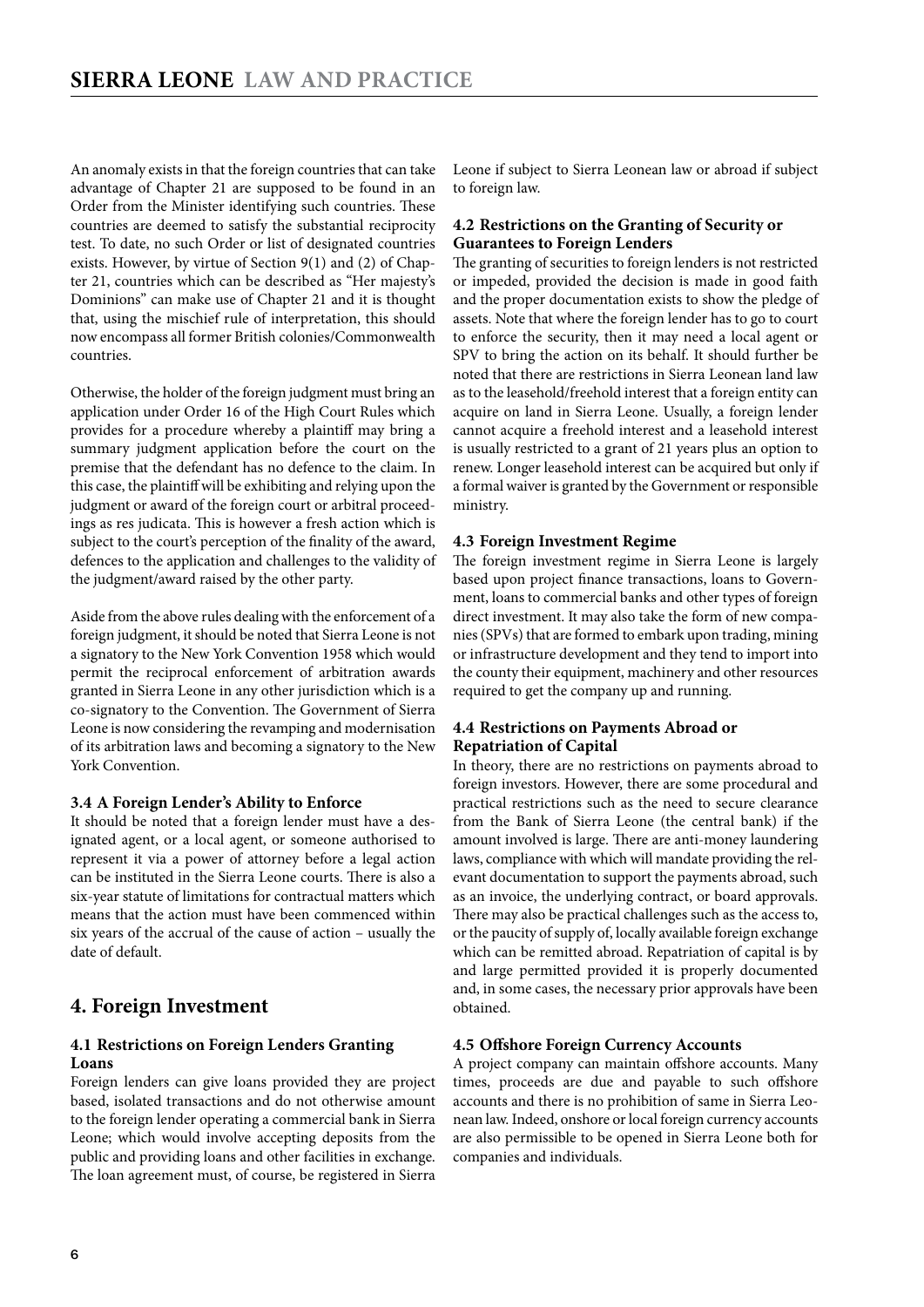# <span id="page-6-0"></span>**5. Structuring and Documentation Considerations**

#### **5.1 Registering or Filing Financing of Project Agreements**

The finance or project documents will need to be registered or filed with the appropriate government authority. Many times, finance documents are registered with the Corporate Affairs Commission and project documents with the office of the Registrar General in Freetown. Sometimes these documents are filed abroad, particularly if governed by foreign law, but with complimentary filing locally. If the finance or project documents are governed exclusively by foreign law, then the parties may opt to register said documents as a miscellaneous filing with the Office of the Registrar General in Freetown although they are not bound to do so.

#### **5.2 Licence Requirements**

Both ownership of land or natural resources and the operation of a business require a licence, either in the form of a conveyance/lease or a concession agreement/licence or a business registration certificate/certificate of incorporation. Such a certificate can be held by a foreign entity although the limitation mentioned above, in **4.2 Restrictions on the Granting of Security or Guarantees to Foreign Lenders**, with regard to freehold ownership of land by foreigners under Sierra Leonean law should be noted.

In the Western Area of Sierra Leone, the Non-Citizens (Interest in Lands) Act 1966 will preclude a foreign lender or investor from acquiring a freehold interest in land He or she can acquire a leasehold interest for a maximum term of 21 years. If a larger leasehold interest is required, then a special board must be consulted, of which the Minister of Lands is the Chairperson, and that board can provide a waiver for a leasehold interest greater than 21 years to be granted to the foreign entity. Note that a locally incorporated company of which the shareholding interest is more than 50%-foreign will still be viewed as a foreign entity (non-citizen) for the purposes of the above statute.

In the provinces, title to land is governed by customary law and authority is vested in the paramount chief as trustee for the community. In reality, there are several layers of ownership or vested interests shared between the paramount chief(s), the family and the individual. Customary land tenure is quite different from what operates in the Western Area. It differs from community to community and in this region, the Provinces Lands Act applies and this states, under Section 3(1) of Chapter 122, "No land in the provinces shall be occupied by a non-native unless he has first obtained the consent of the tribal authority to his occupation of such land".

Section 4 states "No Non-native shall acquire a greater interest in land in the provinces than a tenancy for a term of fifty years... for a second or further term not exceeding twentyone years." This means that the greatest leasehold interest that the foreign entity can acquire with regard to land in the provinces is a lease of a maximum tenure of 50 years. The Government of Sierra Leone has the ability however to grant a waiver to this restriction and in some cases, will compulsorily acquire the land from the community using its eminent domain laws, and then grant a long lease of the land to the foreign investor.

#### **5.3 Agent and Trust Concepts**

Agent and trust concepts are recognised under Sierra Leonean law and are frequently used in project finance transactions where there is a security trustee representing the rights of the lenders. Special trust accounts and escrow accounts are sometimes used as an alternative to the trust structure.

#### **5.4 Competing Security Interests**

The priority of competing security interests is governed by the date of registration. Debentures or charges created and executed locally must be registered with the Corporate Affairs Commission (CAC) within 21 days of the date of their creation. If the charge is created abroad or executed abroad by one of the parties, then it must be registered with the CAC within 90 days of its creation.

Subordination is permitted under Sierra Leonean law but obviously requires a clearly drafted subordination agreement duly filed with the CAC. The subordination agreement may impact upon the priority of competing charges and will be fully enforceable, notwithstanding the insolvency of the borrower, unless the liquidator can show evidence of a fraudulent preference, a charge created in favour of a related party or company or some other compelling equitable reason why the agreement should be sets aside.

#### **5.5 Local Law Requirements**

The project company or SPV must be incorporated locally or registered as a local subsidiary of the foreign company in order to have standing and to take advantage of Sierra Leonean law. It is also envisaged that the project company will have to hire staff, perform services and enter into secondary contracts, all of which will require a registered legal presence in Sierra Leone. It is customary consequently for the project company to be organised as a private limited company duly registered with the CAC.

# **6. Bankruptcy and Insolvency**

#### **6.1 Company Reorganisation Procedures**

Company reorganisation is permissible under Sierra Leonean laws and may take the traditional form of merger and acquisition. Although not very common, such reorganisations are governed by the Companies Act, common law principles and the contractual agreement of the parties. The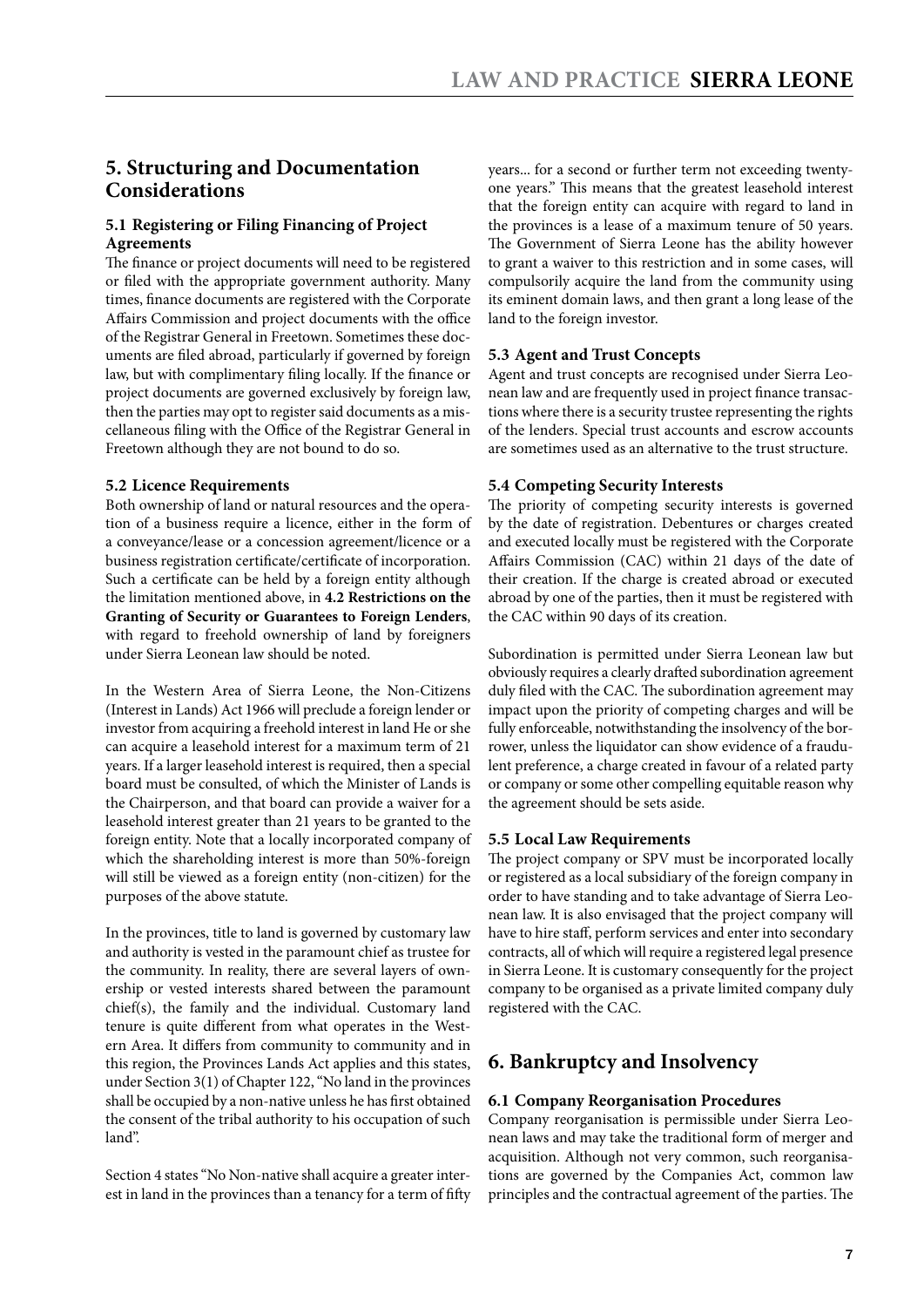<span id="page-7-0"></span>reorganisation will normally take the form of shares swaps and exchanges, an acquisition of the majority of shares in the targeted company or the creation of a new company in which both entities take a shareholding interest. There is unfortunately no active stock market in Sierra Leone, so the listing and acquisition of shares through public takeovers via the stock market is non-existent. Companies who desire to of off-load their shares normally do so through private placements. Notice of a proposed reorganisation, whether for public or private companies, must be provided to the shareholders of the company and to the Corporate Affairs Commission. A reorganisation may also be conducted through a winding-up of the old company and the transfer of all assets and liabilities to the new company as envisaged in Section 412 of the Companies Act 2009.

#### **6.2 Impact of Insolvency Process**

In many situations, the commencement of insolvency proceedings will, in and of itself, trigger a default on the loan, finance or security instrument. It is clear however that the commencement of insolvency will vest all powers and authority over the company in the liquidator and court, which will then administer the liquidation process and deal with the competing claims of all creditors of the company.

In Sierra Leone, there are three types of insolvency/liquidation, otherwise known as a "winding-up" of the company under the Companies Act. Section 343 (1) provides for the following: a winding-up by the court, a voluntary windingup by the members of the company and a winding-up subject to the supervision of the court.

The first category occurs when:

- the company has, by special resolution, resolved that it be wound up;
- default is made in filing the required statutory reports;
- the company does not commence business for a whole year;
- membership of the company falls below the statutory threshold;
- the company is unable to pay its debts; or
- the court is of the opinion that it is just and equitable that the company be wound up.

The application to the court for the winding-up of the company can be by petition brought by the company, by a member/shareholder or by its creditors. The lender, depending upon whether his or her interest is secured or unsecured, and the priority to be granted to that interest will be affected by the insolvency. The liquidator may ring-fence all assets within the jurisdiction, or within his or her control, and then call upon the various creditors to establish their prior claim over the asset; failing which it would be regarded as part of the assets of the company available for the satisfaction of general claims. With project finance transactions, where the security instruments are properly drafted, the insolvency will trigger a crystallisation of the charge over the assets if dealing with the floating charge, or will entitle the lenders to take legal control over the secured/pledged asset, and lenders will be able to show to the liquidator or court that those assets are beyond the realm of assets available to satisfy the general or unsecured creditors of the insolvent company. Note that assets falling within a floating charge will be subject to, and inferior to, those debts that are entitled to preferential payments (Sections 438 (1) and 438 (4) (a) and (b) of the Companies Act).

In addition to the winding-up by the court, the members/ shareholders of a company may opt for a voluntary windingup under Section 402, Companies Act 2009 which occurs where:

- the period fixed for the life of the company has expired and the company in a general meeting passes a resolution that it be wound up;
- the company resolves by a special resolution that it be wound up; and
- the company resolves by special resolution due to extent of its liabilities that the company be wound up.

Where the members opt for a voluntary winding-up, after the required resolution has been passed, the members should (within 14 days of passing the resolution) publish in a local newspaper and in the Gazette that the company is being wound up.

The last type of insolvency is one subject to the supervision of the court and it occurs where the company has passed a resolution for a voluntary winding-up but the court has made an order that said winding-up shall be subject to the court's supervision (Section 431, Companies Act 2009).

It should be noted that from a legal perspective, the passing of a winding-up resolution marks the beginning of the liquidation/insolvency process and once the resolution is made, all court cases pending against the company may be subject to a stay of proceedings upon the application of the company, or any creditor of the company, or a member of the company (Section 354 of the Companies Act 2009). Further, any disposition of company assets after the winding-up has commenced shall, unless the court orders otherwise, be deemed void (Section 355, Companies Act 2009). It is customary for a receiver or liquidator to be appointed by the court to oversee the company's affairs and make all decisions on behalf of the company.

#### **6.3 Priority of Creditors**

When a company becomes insolvent, creditors are paid in the following pecking order:

• secured creditors;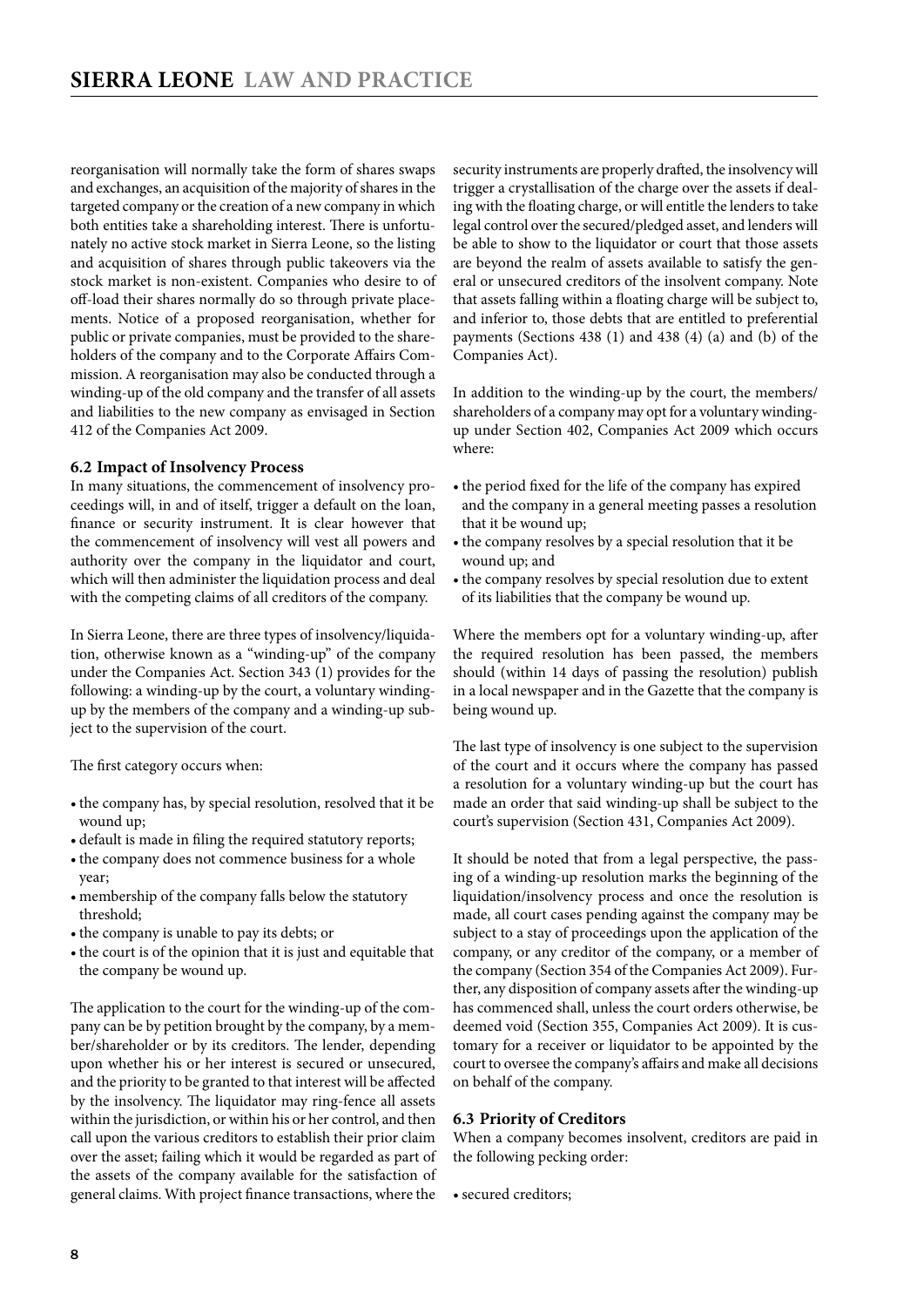- <span id="page-8-0"></span>• preferential creditors comprising government taxes & rates, NASSIT payment (the Sierra Leone state pension fund), wages and salaries of employees owed for the last twelve months and worker's compensation payments;
- • general creditors and unsecured creditors; and
- • unliquidated claim holders of the company.

#### **6.4 Risk Areas for Lenders**

The risks for lenders if their borrower, security provider or guarantor becomes insolvent are real unless mitigated by secured asset investments and insurance. Sometimes, even where fixed assets that are the subject matter of a secured interest, the cost of identifying, locating, moving and disposing of the equipment and machinery may be significant. There are also other intangible risks such as foreign exchange fluctuation particularly where the income stream is being generated in SLL (the local currency), foreign exchange scarcity and a slow and prolonged court liquidation process in which the lender must participate.

Lenders may also be subject to non-assignability of the asset/ concession or licence given that the company is now insolvent and may have defaulted in making payments due under its licence or concession.

#### **6.5 Entities Excluded from Bankruptcy Proceedings**

All companies can take advantage of Sierra Leonean winding–up insolvency proceedings. Even government owned companies that have a separate legal personality are entitled to the protection of bankruptcy proceedings. If the project finance transaction is with the Government of Sierra Leone itself, or a ministry, agency or department of the government with no separate juridical identity, then it may not take advantage of Companies Act legislation dealing with liquidation of companies.

## **7. Insurance**

#### **7.1 Restrictions, Controls, Fees and/or Taxes on Insurance Policies**

The payment of insurance premiums on insurance policies is subject to a goods and services tax (GST) of 15%.

#### **7.2 Foreign Creditors**

Insurance policies, once properly procured, can be paid to any recipient, be it a foreign or local creditor. In our experience, where the policy amount is sizeable and payable in USD or other foreign currency, it is customary for the policy to be reinsured with a large foreign insurance company or reinsurer.

## **8. Tax**

#### **8.1 Withholding Tax**

Payments of principal, interest and other payments are subject to GST which applies as a withholding tax. However, a lender that is exempt from local taxes, such as the International Finance Corporation (IFC), the African Development Bank (ADB) or similar institutions that have a treaty with the government exempting them from all national taxes are not subject to this withholding tax.

#### **8.2 Other Taxes, Duties, Charges**

There are registration fees due and payable on loans and the Corporate Affairs Commission also charges fees in the form of a percentage of the value of the loan due and payable on debentures and charges on assets. This is usually 1% of the loan amount before the charge can be registered.

#### **8.3 Limits to the Amount of Interest Charged**

There are no usury laws in Sierra Leone regulating the interest rate that can be charged on loans. It is simply a matter between lender and borrower as to the term of repayment and the interest rate chargeable. Indeed, our local commercial banks charge interest on loans of between 21% and 30%, as well as rates of around 35% penalty interest on defaulting loans. However, when a bank or creditor is trying to enforce and secure judgment on a bad debt, it is within the discretion of the court to discount the level of percentage of interest recoverable if it is of the opinion that the interest rate charged by the creditor is excessive or the interest component of the total debt is disproportionate to the principal amount loaned.

# **9. Applicable Law**

#### **9.1 Project Agreements**

Project agreements are usually governed by the law of the jurisdiction in which the project will be performed. In this case, with projects taking place in Sierra Leone were construction is envisaged locally, the project agreement will usually be governed by Sierra Leonean law. Sometimes, the project agreement provides the applicability of more than one legal regime, for example Sierra Leone and England, with the option given to either party to choose the forum in which they want to resolve their dispute.

#### **9.2 Financing Agreements**

The financing agreements are usually governed by the law with which the lender is most comfortable. It is thus quite customary for the finance agreement to be governed by the laws of a foreign jurisdiction, particularly where the lender is domiciled abroad. Indeed, the financing agreement is usually drafted and provided by the lender and it will generally dictate the choice of law applicable to the financing transaction.